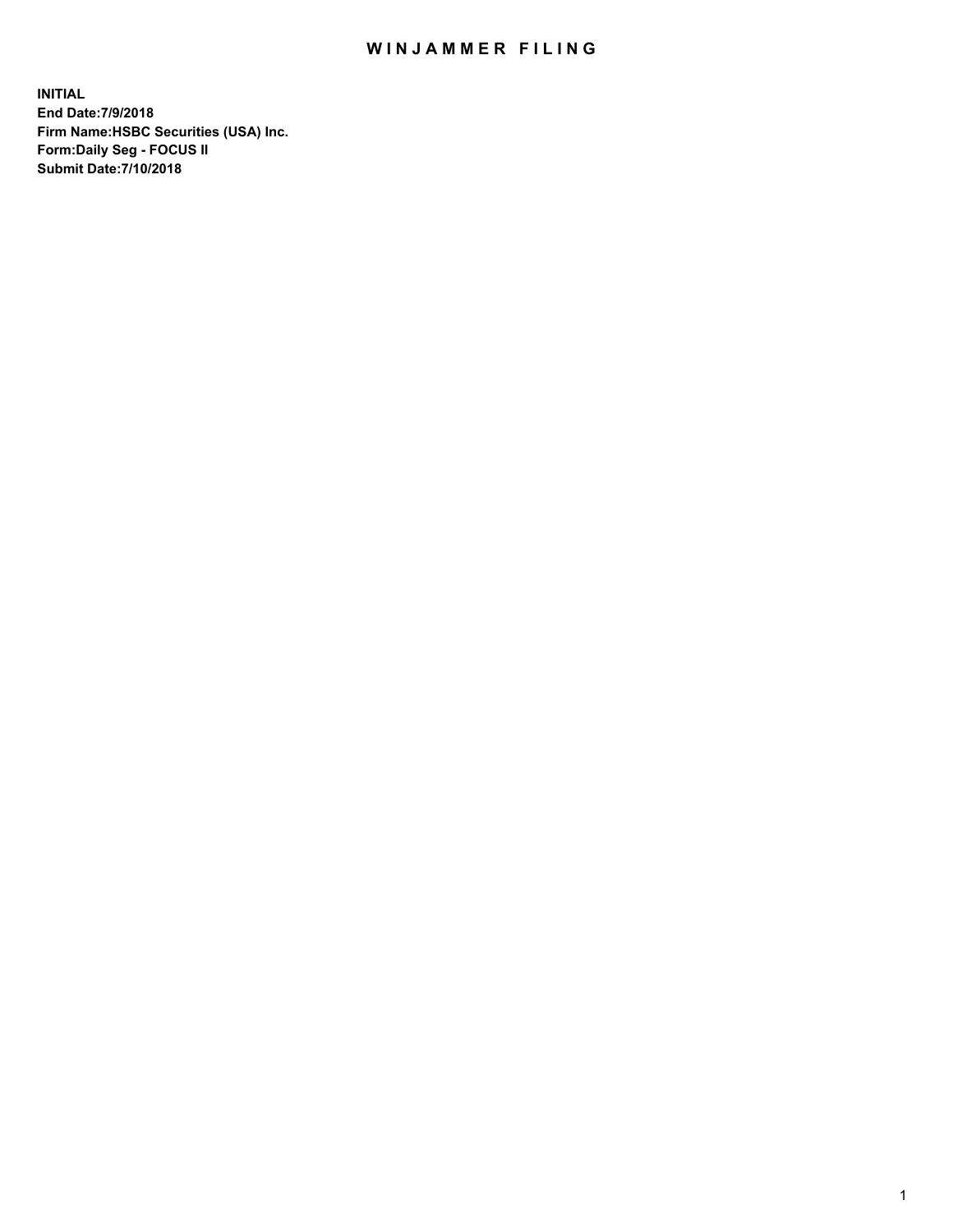**INITIAL End Date:7/9/2018 Firm Name:HSBC Securities (USA) Inc. Form:Daily Seg - FOCUS II Submit Date:7/10/2018 Daily Segregation - Cover Page**

| Name of Company                                                                                                                                                                                                                                                                                                                | <b>HSBC Securities (USA) Inc.</b>                                           |
|--------------------------------------------------------------------------------------------------------------------------------------------------------------------------------------------------------------------------------------------------------------------------------------------------------------------------------|-----------------------------------------------------------------------------|
| <b>Contact Name</b>                                                                                                                                                                                                                                                                                                            | <b>Michael Vacca</b>                                                        |
| <b>Contact Phone Number</b>                                                                                                                                                                                                                                                                                                    | 212-525-7951                                                                |
| <b>Contact Email Address</b>                                                                                                                                                                                                                                                                                                   | michael.vacca@us.hsbc.com                                                   |
| FCM's Customer Segregated Funds Residual Interest Target (choose one):<br>a. Minimum dollar amount: ; or<br>b. Minimum percentage of customer segregated funds required:% ; or<br>c. Dollar amount range between: and; or<br>d. Percentage range of customer segregated funds required between:% and%.                         | 147,000,000<br>$\underline{\mathbf{0}}$<br>0 <sub>0</sub><br>0 <sub>0</sub> |
| FCM's Customer Secured Amount Funds Residual Interest Target (choose one):<br>a. Minimum dollar amount: ; or<br>b. Minimum percentage of customer secured funds required:%; or<br>c. Dollar amount range between: and; or<br>d. Percentage range of customer secured funds required between:% and%.                            | 25,000,000<br>$\underline{\mathbf{0}}$<br>0 <sub>0</sub><br>00              |
| FCM's Cleared Swaps Customer Collateral Residual Interest Target (choose one):<br>a. Minimum dollar amount: ; or<br>b. Minimum percentage of cleared swaps customer collateral required:% ; or<br>c. Dollar amount range between: and; or<br>d. Percentage range of cleared swaps customer collateral required between:% and%. | 95,000,000<br><u>0</u><br><u>00</u><br>00                                   |

Attach supporting documents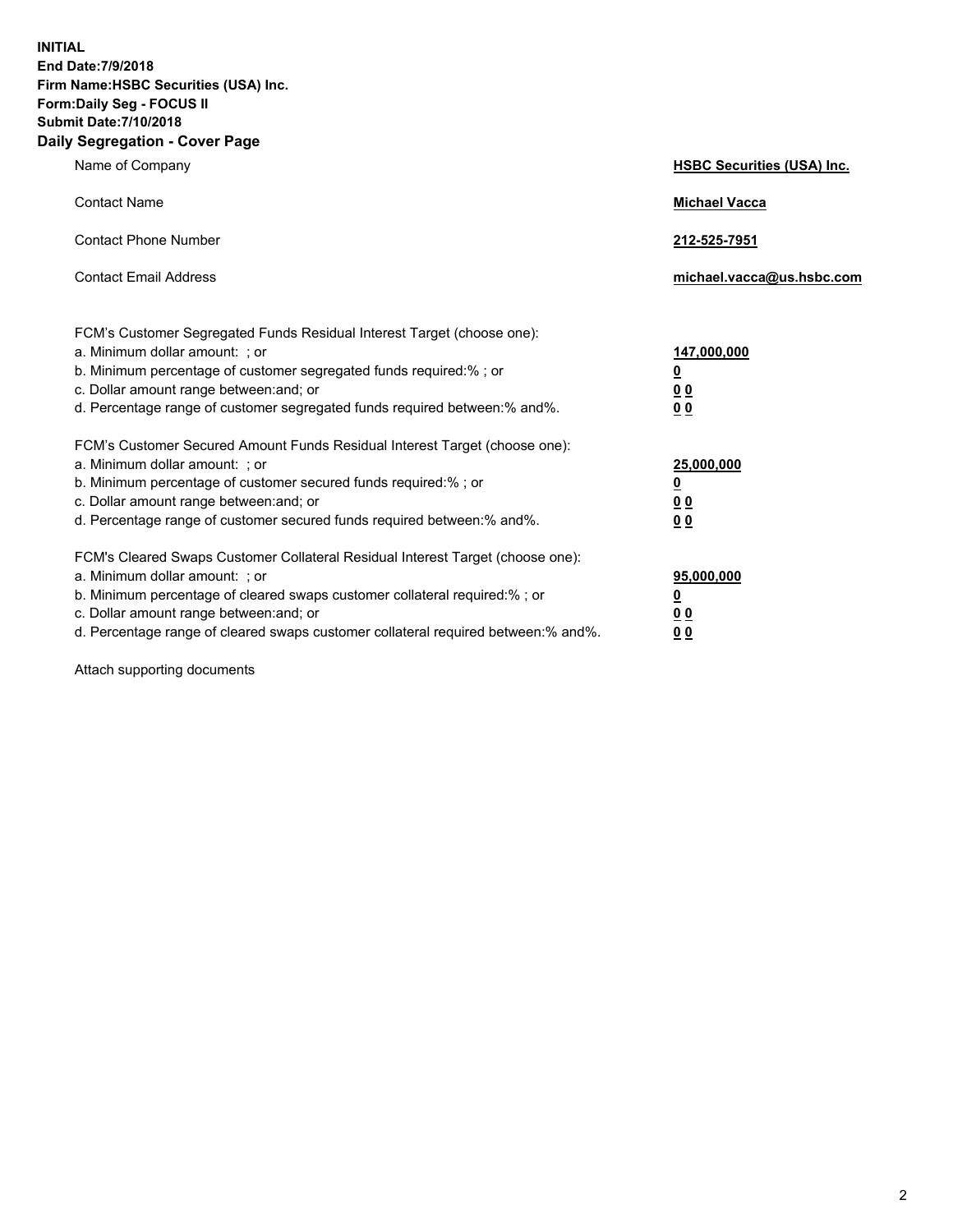**INITIAL End Date:7/9/2018 Firm Name:HSBC Securities (USA) Inc. Form:Daily Seg - FOCUS II Submit Date:7/10/2018 Daily Segregation - Secured Amounts**

Foreign Futures and Foreign Options Secured Amounts Amount required to be set aside pursuant to law, rule or regulation of a foreign government or a rule of a self-regulatory organization authorized thereunder **0** [7305] 1. Net ledger balance - Foreign Futures and Foreign Option Trading - All Customers A. Cash **108,890,775** [7315] B. Securities (at market) **79,668,497** [7317] 2. Net unrealized profit (loss) in open futures contracts traded on a foreign board of trade **-13,603,709** [7325] 3. Exchange traded options a. Market value of open option contracts purchased on a foreign board of trade **0** [7335] b. Market value of open contracts granted (sold) on a foreign board of trade **0** [7337] 4. Net equity (deficit) (add lines 1. 2. and 3.) **174,955,563** [7345] 5. Account liquidating to a deficit and account with a debit balances - gross amount **4,145,970** [7351] Less: amount offset by customer owned securities **-4,145,970** [7352] **0** [7354] 6. Amount required to be set aside as the secured amount - Net Liquidating Equity Method (add lines 4 and 5) **174,955,563** [7355] 7. Greater of amount required to be set aside pursuant to foreign jurisdiction (above) or line 6. **174,955,563** [7360] FUNDS DEPOSITED IN SEPARATE REGULATION 30.7 ACCOUNTS 1. Cash in banks A. Banks located in the United States **117,925,295** [7500] B. Other banks qualified under Regulation 30.7 **0** [7520] **117,925,295** [7530] 2. Securities A. In safekeeping with banks located in the United States **26,292,803** [7540] B. In safekeeping with other banks qualified under Regulation 30.7 **0** [7560] **26,292,803** [7570] 3. Equities with registered futures commission merchants A. Cash **0** [7580] B. Securities **0** [7590] C. Unrealized gain (loss) on open futures contracts **0** [7600] D. Value of long option contracts **0** [7610] E. Value of short option contracts **0** [7615] **0** [7620] 4. Amounts held by clearing organizations of foreign boards of trade A. Cash **0** [7640] B. Securities **0** [7650] C. Amount due to (from) clearing organization - daily variation **0** [7660] D. Value of long option contracts **0** [7670] E. Value of short option contracts **0** [7675] **0** [7680] 5. Amounts held by members of foreign boards of trade A. Cash **36,027,020** [7700] B. Securities **53,375,694** [7710] C. Unrealized gain (loss) on open futures contracts **-13,603,709** [7720] D. Value of long option contracts **0** [7730] E. Value of short option contracts **0** [7735] **75,799,005** [7740] 6. Amounts with other depositories designated by a foreign board of trade **0** [7760] 7. Segregated funds on hand **0** [7765] 8. Total funds in separate section 30.7 accounts **220,017,103** [7770] 9. Excess (deficiency) Set Aside for Secured Amount (subtract line 7 Secured Statement Page 1 from Line 8) **45,061,540** [7380] 10. Management Target Amount for Excess funds in separate section 30.7 accounts **25,000,000** [7780] 11. Excess (deficiency) funds in separate 30.7 accounts over (under) Management Target **20,061,540** [7785]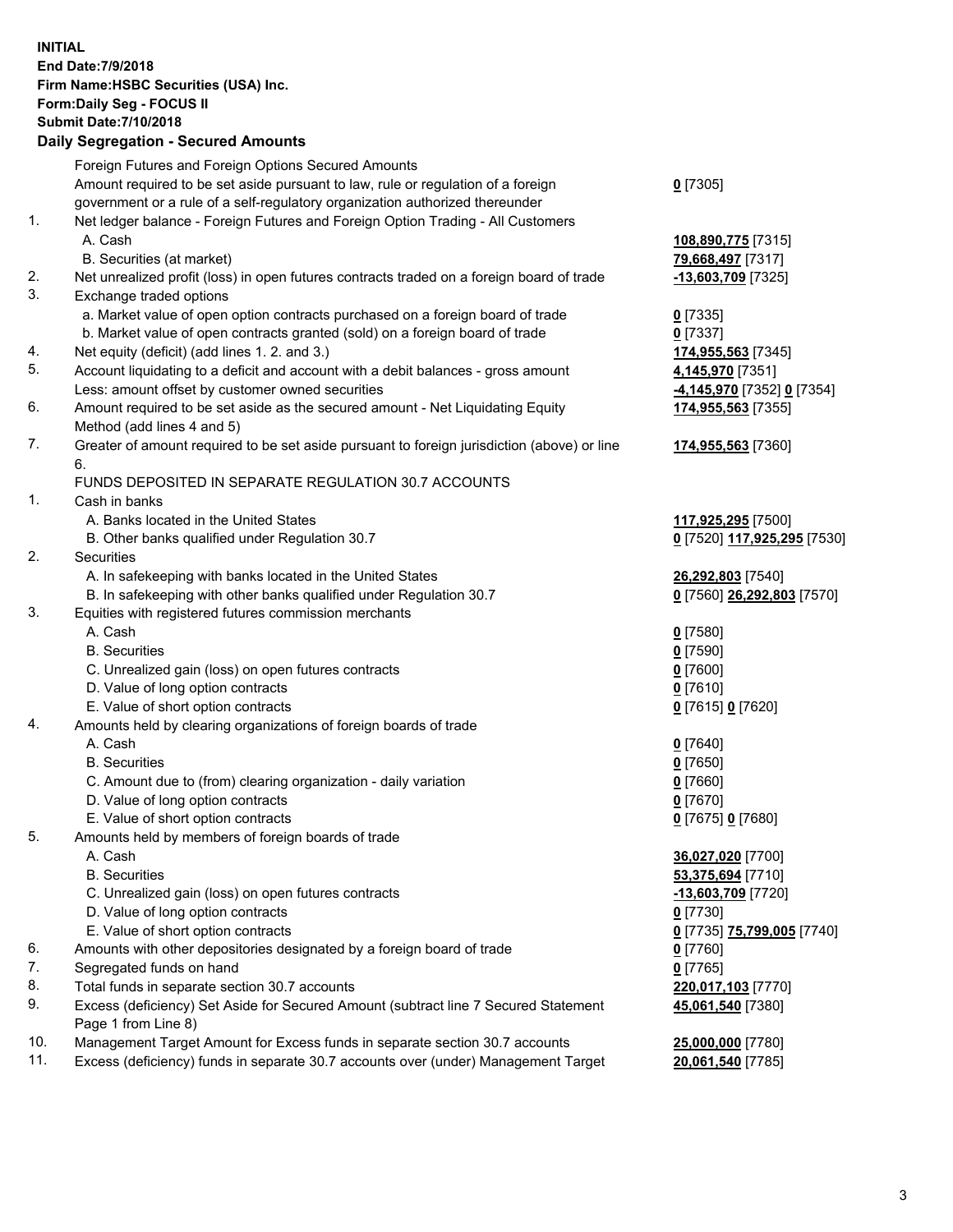|     | <b>INITIAL</b><br>End Date: 7/9/2018<br>Firm Name: HSBC Securities (USA) Inc.<br>Form: Daily Seg - FOCUS II<br><b>Submit Date: 7/10/2018</b><br>Daily Segregation - Segregation Statement |                                           |
|-----|-------------------------------------------------------------------------------------------------------------------------------------------------------------------------------------------|-------------------------------------------|
|     | SEGREGATION REQUIREMENTS(Section 4d(2) of the CEAct)                                                                                                                                      |                                           |
| 1.  | Net ledger balance                                                                                                                                                                        |                                           |
|     | A. Cash                                                                                                                                                                                   | 222,143,655 [7010]                        |
|     | B. Securities (at market)                                                                                                                                                                 | 1,595,316,844 [7020]                      |
| 2.  | Net unrealized profit (loss) in open futures contracts traded on a contract market                                                                                                        | 195,330,894 [7030]                        |
| 3.  | Exchange traded options                                                                                                                                                                   |                                           |
|     | A. Add market value of open option contracts purchased on a contract market                                                                                                               | 273,611,936 [7032]                        |
|     | B. Deduct market value of open option contracts granted (sold) on a contract market                                                                                                       | -108,430,262 [7033]                       |
| 4.  | Net equity (deficit) (add lines 1, 2 and 3)                                                                                                                                               | 2,177,973,067 [7040]                      |
| 5.  | Accounts liquidating to a deficit and accounts with                                                                                                                                       |                                           |
|     | debit balances - gross amount                                                                                                                                                             | 47,597,367 [7045]                         |
|     | Less: amount offset by customer securities                                                                                                                                                | <mark>-47,597,339</mark> [7047] 28 [7050] |
| 6.  | Amount required to be segregated (add lines 4 and 5)                                                                                                                                      | 2,177,973,095 [7060]                      |
|     | FUNDS IN SEGREGATED ACCOUNTS                                                                                                                                                              |                                           |
| 7.  | Deposited in segregated funds bank accounts                                                                                                                                               |                                           |
|     | A. Cash                                                                                                                                                                                   | 26,501,401 [7070]                         |
|     | B. Securities representing investments of customers' funds (at market)                                                                                                                    | $0$ [7080]                                |
|     | C. Securities held for particular customers or option customers in lieu of cash (at                                                                                                       | 369,411,313 [7090]                        |
|     | market)                                                                                                                                                                                   |                                           |
| 8.  | Margins on deposit with derivatives clearing organizations of contract markets                                                                                                            |                                           |
|     | A. Cash                                                                                                                                                                                   | 515,353,410 [7100]                        |
|     | B. Securities representing investments of customers' funds (at market)                                                                                                                    | $0$ [7110]                                |
|     | C. Securities held for particular customers or option customers in lieu of cash (at<br>market)                                                                                            | 1,183,044,021 [7120]                      |
| 9.  | Net settlement from (to) derivatives clearing organizations of contract markets                                                                                                           | 27,538,929 [7130]                         |
| 10. | Exchange traded options                                                                                                                                                                   |                                           |
|     | A. Value of open long option contracts                                                                                                                                                    | 273,611,936 [7132]                        |
|     | B. Value of open short option contracts                                                                                                                                                   | -108,430,262 [7133]                       |
| 11. | Net equities with other FCMs                                                                                                                                                              |                                           |
|     | A. Net liquidating equity                                                                                                                                                                 | 8,052,245 [7140]                          |
|     | B. Securities representing investments of customers' funds (at market)                                                                                                                    | $0$ [7160]                                |
|     | C. Securities held for particular customers or option customers in lieu of cash (at<br>market)                                                                                            | $0$ [7170]                                |
| 12. | Segregated funds on hand                                                                                                                                                                  | 42,861,510 [7150]                         |
| 13. | Total amount in segregation (add lines 7 through 12)                                                                                                                                      | 2,337,944,503 [7180]                      |
| 14. | Excess (deficiency) funds in segregation (subtract line 6 from line 13)                                                                                                                   | 159,971,408 [7190]                        |
| 15. | Management Target Amount for Excess funds in segregation                                                                                                                                  | 147,000,000 [7194]                        |
| 16. | Excess (deficiency) funds in segregation over (under) Management Target Amount                                                                                                            | 12,971,408 [7198]                         |

16. Excess (deficiency) funds in segregation over (under) Management Target Amount Excess